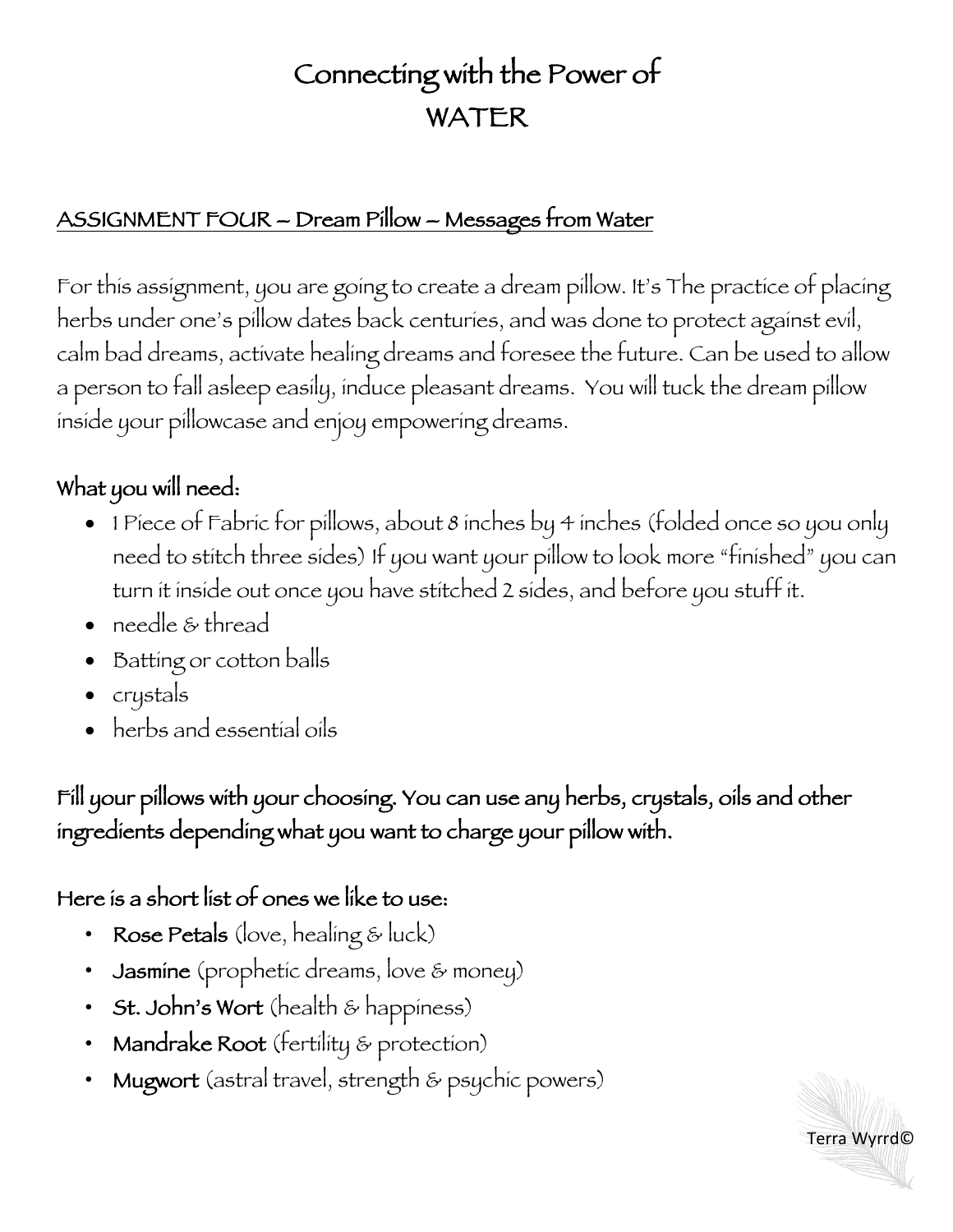- **Lavender** (peace, purification & love)
- Cedar (money, healing & purification)
- Rosemary (lust, mental powers & purification)
- Cloves (protection, banish negativity & money)
- Cinnamon (spirituality & success)
- Angel Calcite (harmony & peace, connects with higher self and goddess)
- Clear Quartz (magnifying)

Fill the bag with batting, then with your dried herbs. Sew your pillow closed. While you are sewing in a rhythmic fashion, recite the following verse like a prayer or mediation, so that you are placing your energy and intent into the pillow as you stitch.

Recite:

Spirits of the west, powers of water I call on you to lend a hand As I sleep, send me visions So, I might see and understand

Give me messages and visions Clarify confusion's mist Send me guidance as I'm sleeping Which awake I might resist

Let my dreams be crystal clear Show me knowledge that I need Intuition & Healing through the night For wise dreams, I plant my seeds